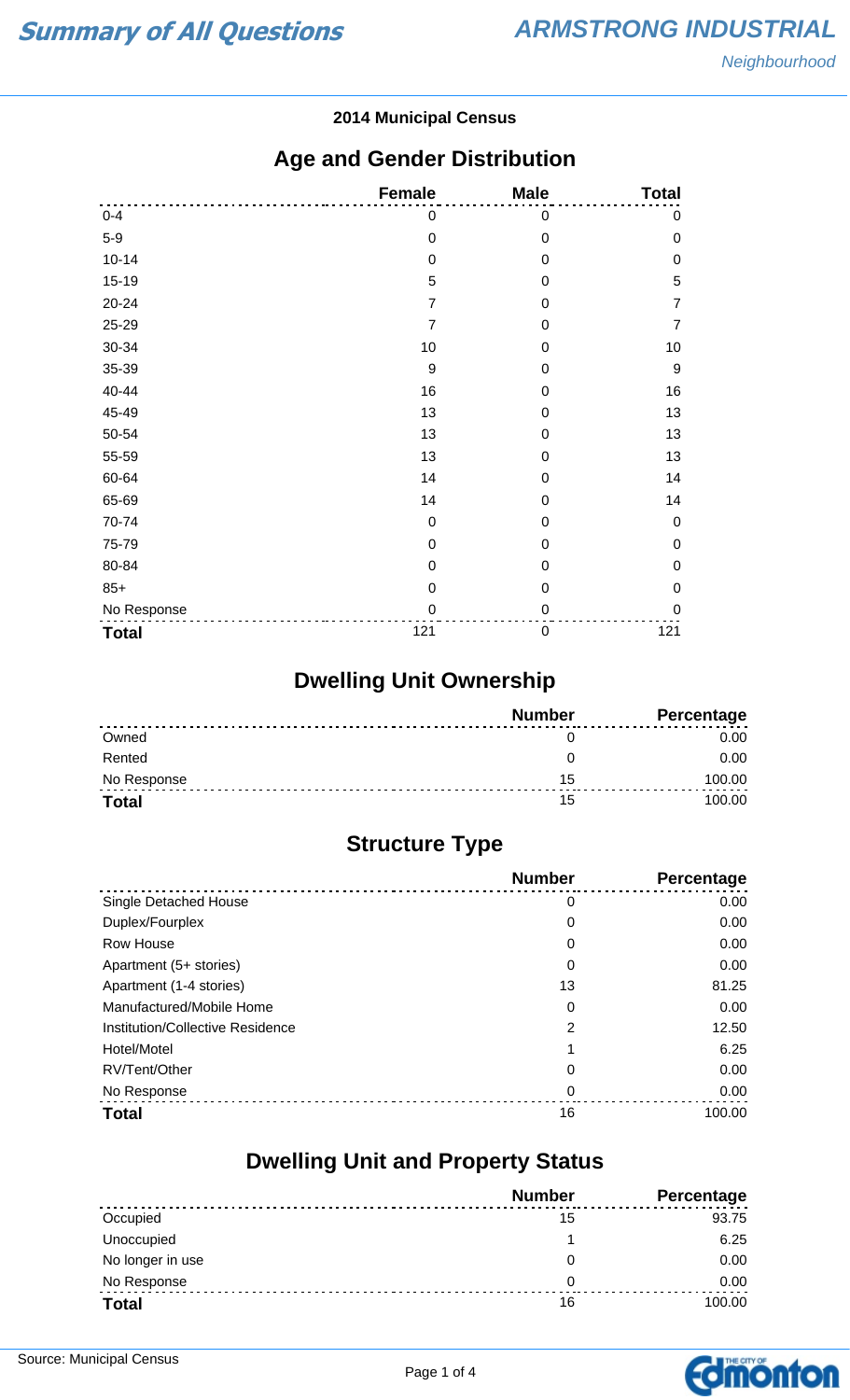### **Marital Status**

|                      | <b>Number</b> | Percentage |
|----------------------|---------------|------------|
| Married              | 0             | 0.00       |
| Common-law           | 0             | 0.00       |
| Separated/divorced   | 0             | 0.00       |
| <b>Never Married</b> | 0             | 0.00       |
| Widowed              | 0             | 0.00       |
| No Response          | 121           | 100.00     |
| <b>Total</b>         | 121           | 100.00     |

### **Employment Status**

|                               | <b>Number</b> | Percentage |
|-------------------------------|---------------|------------|
| Preschool                     | 0             | 0.00       |
| Kindergarten - Gr.6           | 0             | 0.00       |
| Gr.7 - Gr.9                   | 0             | 0.00       |
| Gr.10 - Gr.12                 | 0             | 0.00       |
| <b>Post Secondary Student</b> | 0             | 0.00       |
| Homemaker                     | 0             | 0.00       |
| Employed 0-30 hrs             | 0             | 0.00       |
| Employed 30+ hrs              | 0             | 0.00       |
| Unemployed                    | 0             | 0.00       |
| Retired                       | 0             | 0.00       |
| Permanently unable to work    | 0             | 0.00       |
| No Response                   | 121           | 100.00     |
| <b>Total</b>                  | 121           | 100.00     |

#### **Term of Residence at this Location**

|                              | <b>Number</b> | Percentage |
|------------------------------|---------------|------------|
| 5 years or more              | 0             | 0.00       |
| 3 years to less than 5 years | 0             | 0.00       |
| 1 year to less than 3 years  | 0             | 0.00       |
| Less than 1 year             | 0             | 0.00       |
| Child less than 1 year       | 0             | 0.00       |
| No Response                  | 121           | 100.00     |
| <b>Total</b>                 | 121           | 100.00     |

## **Previous Residence if living in Dwelling for less than 1 year**

|                                   | <b>Number</b> | Percentage |
|-----------------------------------|---------------|------------|
| Elsewhere in Edmonton             | 0             | <b>NaN</b> |
| Elsewhere in Alberta              | 0             | <b>NaN</b> |
| Atlantic Canada                   | 0             | <b>NaN</b> |
| Ontario/Quebec                    | 0             | <b>NaN</b> |
| Territories/Manitoba/Saskatchewan | 0             | <b>NaN</b> |
| <b>British Columbia</b>           | 0             | <b>NaN</b> |
| <b>Outside Canada</b>             | 0             | <b>NaN</b> |
| No Response                       | $\Omega$      | <b>NaN</b> |
| <b>Total</b>                      | 0             | <b>NaN</b> |

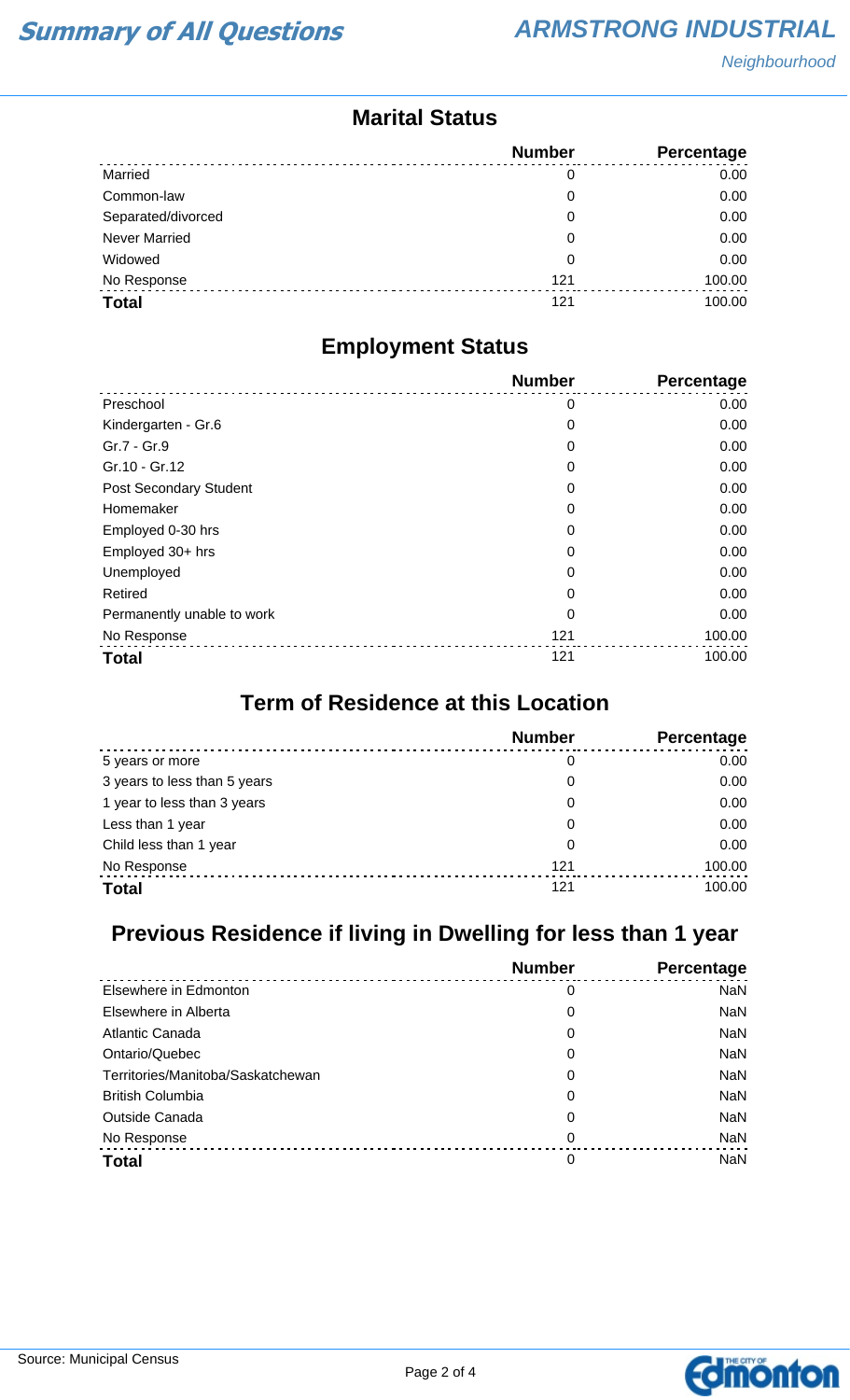## **Main Mode of Transportation from Home to Work**

|                              | <b>Number</b> | Percentage |
|------------------------------|---------------|------------|
| Car/Truck/Van (as Driver)    | 0             | <b>NaN</b> |
| Car/Truck/Van (as Passenger) | 0             | NaN        |
| Transit                      | 0             | NaN        |
| Walk                         | 0             | NaN        |
| <b>Bicycle</b>               | 0             | NaN        |
| Other                        | 0             | NaN        |
| No Response                  | 0             | NaN        |
| <b>Total</b>                 | 0             | <b>NaN</b> |

## **Citizenship**

|                      | <b>Number</b> | <b>Percentage</b> |
|----------------------|---------------|-------------------|
| Canadian Citizen     |               | 0.00              |
| Non Canadian Citizen |               | 0.00              |
| No Response          | 121           | 100.00            |
| <b>Total</b>         |               | 100.00            |

# **School Residency**

|              | <b>Number</b> | <b>Percentage</b> |
|--------------|---------------|-------------------|
| Public       |               | 0.00              |
| Catholic     | O             | 0.00              |
| No Response  | 121           | 100.00            |
| <b>Total</b> | 121           | 100.00            |

## **Household Languages**

|                              | <b>Number</b> | Percentage |
|------------------------------|---------------|------------|
| English Only                 | 0             | 0.00       |
| Arabic                       | $\mathbf 0$   | 0.00       |
| Cantonese                    | $\mathbf 0$   | 0.00       |
| French                       | 0             | 0.00       |
| German                       | 0             | 0.00       |
| Mandarin                     | $\mathbf 0$   | 0.00       |
| Panjabi (Punjabi)            | $\mathbf 0$   | 0.00       |
| Spanish                      | $\mathbf 0$   | 0.00       |
| Tagalog (Pilipino, Filipino) | $\mathbf 0$   | 0.00       |
| Ukrainian                    | 0             | 0.00       |
| Other                        | 0             | 0.00       |
| No Response                  | 15            | 100.00     |
| <b>Total</b>                 | 15            | 100.00     |